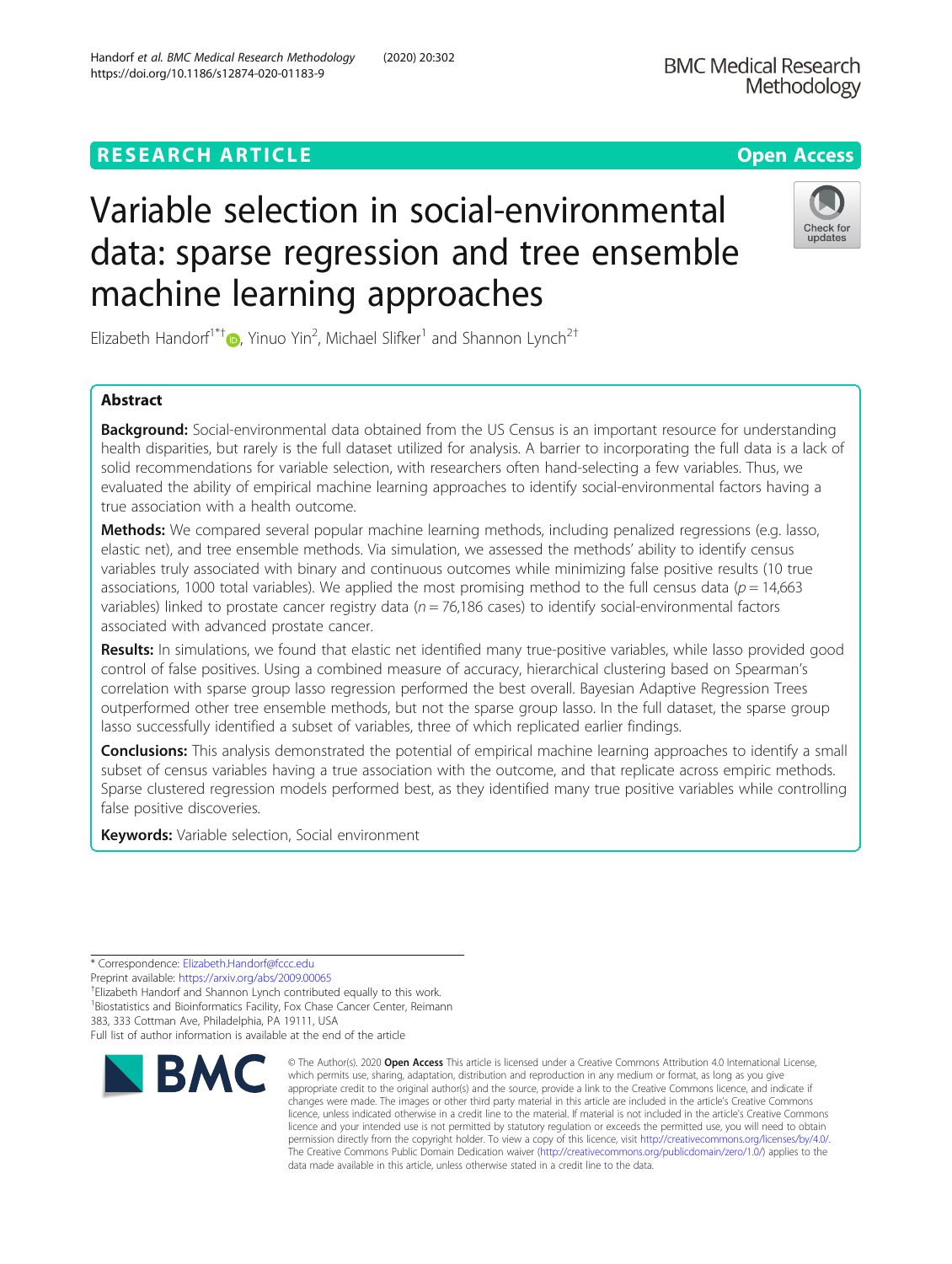# Background

The Precision Medicine Initiative suggests that environment, along with genes and lifestyle behaviors, should be considered for cancer treatment and prevention. Nevertheless, the impact of social environment, or the neighborhood in which a person lives, remains understudied  $[1]$  $[1]$  $[1]$ . Compared to the biological level where empirical, high-dimensional computing approaches, like genome-wide association studies (GWAS), are often used for hypothesis-generation, risk prediction, and variable selection, empirical methods are only beginning to be employed at the environmental level [[2,](#page-9-0) [3](#page-9-0)].

Social environment, as defined by a patient's neighborhood of residence, is particularly relevant to the study of cancer health disparities. Neighborhood boundaries can be defined by US Census tracts (smaller geographic areas than a county). These neighborhoods can be described by variables measuring economic (e.g., employment, income); physical (e.g., housing/transportation structure); and social (e.g., poverty, education) characteristics [[4,](#page-9-0) [5](#page-9-0)]. Studies linking US Census data with state and national cancer registry data show that neighborhood can help explain differential cancer incidence and mortality rates beyond race/ethnicity or genetic ancestry, and that neighborhood environment often exerts independent effects on cancer outcomes [\[6](#page-9-0), [7](#page-9-0)].

Methodological challenges have limited the incorporation of neighborhood data into Precision Medicine. Most studies use a priori variable selection approaches, but there are no standard variables to represent particular domains (e.g. poverty, education, employment, etc.), which has limited translation of social environmental variables into clinical use. In the few studies using empiric selection approaches, variable selection and replication of findings were complicated by the high degree of correlation among US Census variables. For instance, similar to a GWAS, we previously conducted a neighborhood-wide association study (NWAS) in both black and white men in Pennsylvania and agnostically identified 22 US census variables (out of over 14,000) significantly associated with advanced prostate cancer [[3](#page-9-0)]. In the first NWAS, social support was identified as an important neighborhood domain, but 2 very similar variables were identified to represent this domain (% male householders living alone vs %male householders over 65 living alone in a non-family household). Thus, multicollinearity (the presence of many highly interrelated variables) is a challenge for variable selection and replication.

The systematic assessments offered by machine learning algorithms, which allow for high dimensionality and collinearity, may be useful for analyses of neighborhood data. In this manuscript, we broadly use the term "machine learning" to refer to any computational method which selects variables automatically, without direct input from a human analyst. While the main objective of machine learners is often predictive accuracy, an additional objective is variable selection and determining which features are truly important. This is analogous to the goals of variant discovery vs risk prediction in genetic studies [[8](#page-9-0), [9](#page-9-0)].

Motivated by the previous NWAS of prostate cancer cases in Pennsylvania, we sought to understand which machine learning algorithms are most effective for identification of neighborhood factors which have a true association with a health outcome. Machine learning algorithms are often judged by comparing predicted vs. observed outcomes in an independent test set. We cannot use this paradigm to evaluate variable selection, however, as the true underlying variables associated with a given outcome are unknown. This motivated use of a simulation study, where we generated outcomes that are dependent on a small subset of the potential predictor variables. We then applied several popular machine learning approaches, including lasso, elastic net, hierarchical clustering, and random forests, and assessed how well each method identified true positive variables while minimizing false negatives. We compared the results to traditional regression with correction for multiple testing. Finally, we applied the top performing machine learning approaches to our original NWAS dataset, and compared findings from these analyses to our first NWAS in white men.

# **Methods**

#### Candidate methods for discovery of important variables

Below, we describe methods for variable selection where both  $p$ , the number of potential predictor variables, and N, the number of observations, are large, and discuss how these methods can be applied to analysis of neighborhood-level covariates. We identified methods which provide objective and automatic variable (feature) selection for both continuous and binary outcomes. We also limited our evaluation to methods with largely automated tuning, which are readily implemented using standard R packages, and which one can run within reasonable timeframes. Ultimately, the methods we identified fell within two broad categories: penalized models, and ensemble tree-based methods.

### Standard regression models

The simplest approach to variable selection is similar to the GWAS and NWAS approach [[3](#page-9-0)]. A series of univariable tests are conducted to determine the relationship between each possible predictor and the outcome. Variables which are statistically significant after correction for multipletesting [\[10](#page-9-0)] (i.e. 'top hits") are then replicated in a separate set of samples [\[11\]](#page-9-0). Although this approach is simple and easy to implement, the separate regression models ignore any correlation structure between candidate predictors.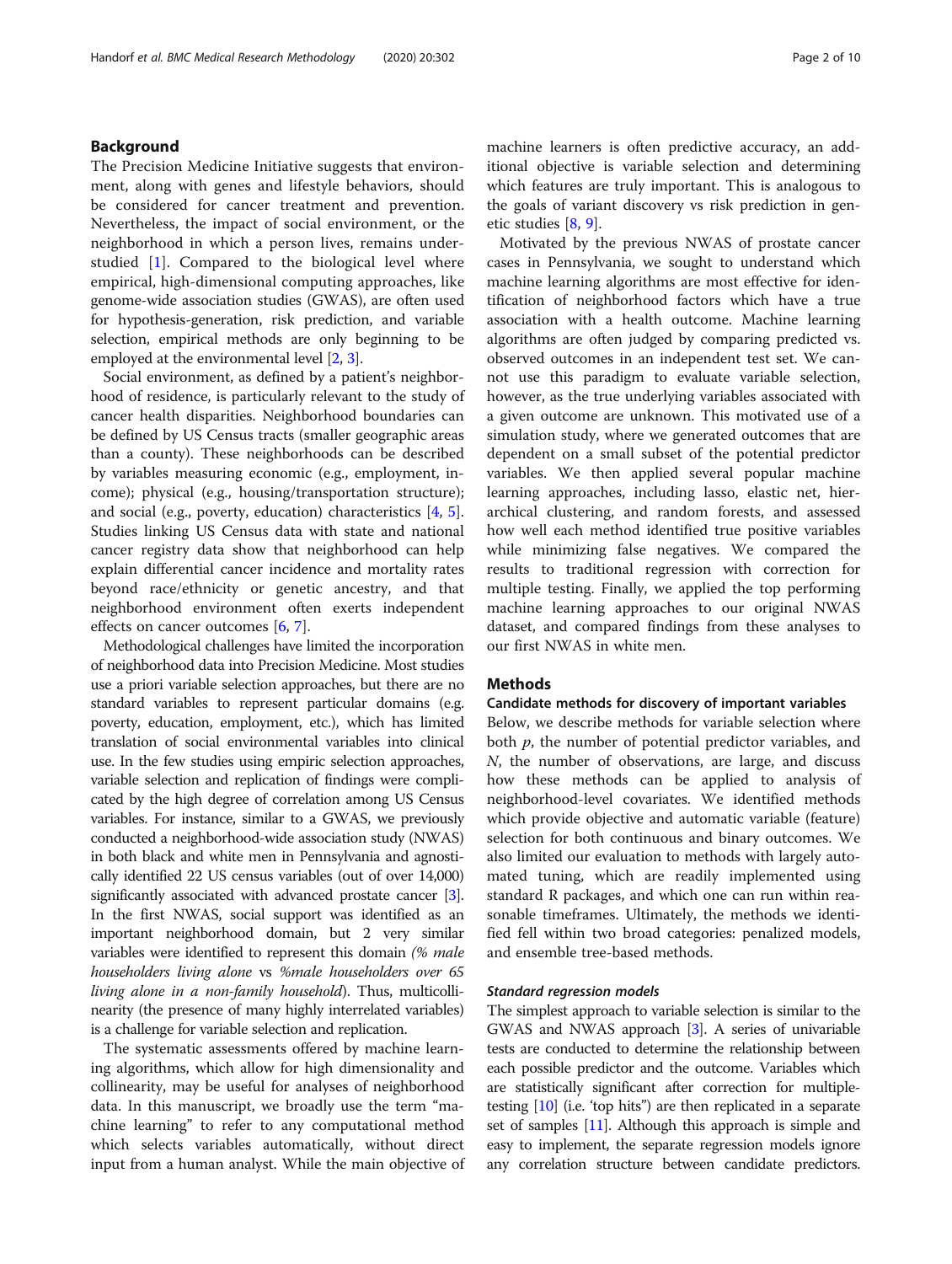#### Sparse regression models

Penalized regression addresses some of the limitations of standard regression for high-dimensional data. A useful class of these models provide shrinkage which enforces sparsity; that is, many of the parameter estimates are shrunk to exactly zero [[12\]](#page-9-0). Sparse models have several advantages over traditional regression, including reduced overfitting (which improves prediction), accommodating multicollinearity, and the ability to fit models where  $p >$  $n$ . They can also be used for variable reduction, where a zero parameter estimate indicates that the variable is not an important predictor.

Lasso penalized regression The Least Absolute Shrinkage and Selection Operator (lasso) includes a L1-norm (absolute value) penalty that shrinks many parameter estimates to exactly zero [\[12](#page-9-0), [13\]](#page-9-0). Thus, variables with non-zero coefficients can be considered the important predictors for the outcome of interest.

For a linear regression, the lasso solution is found as

$$
\min_{\beta} \left\{ \frac{1}{2N} \sum_{i=1}^{N} \left( y_i - \sum_{j=1}^{p} x_{ij} \beta_j \right)^2 + \lambda \sum_{j=1}^{p} \left| \beta_j \right| \right\},\tag{1}
$$

where  $N$  is the number of observations,  $p$  is the number of parameters,  $Y$  is a vector of outcomes,  $X$  is a  $N \times p$ matrix of covariates, and  $\beta$  is a vector of effects. The size of the penalty is determined by  $\lambda$ , which can be found via cross-validation to minimize prediction error. Alternatively, one can choose a stricter threshold for  $\lambda$  at 1 standard error above the minimum prediction error (to conservatively allow for error in the estimate of the optimal  $\lambda$ ) [[12\]](#page-9-0). Although the lasso can find a solution under multicollinearity, if a group of highly correlated variables is present the lasso tends to arbitrarily select one variable and set the others to zero [\[14](#page-9-0)].

Elastic net The elastic net was proposed to overcome some of the limitations of the lasso method. It uses a combination of the L1 lasso penalty and the L2 ridge penalty:

$$
\min_{\beta} \left\{ \frac{1}{2N} \sum_{i=1}^{N} \left( y_i - \sum_{j=1}^{p} x_{ij} \beta_j \right)^2 + \lambda \left( \frac{1}{2} (1 - \alpha) \sum_{j=1}^{p} \beta_j^2 + \alpha \sum_{j=1}^{p} |\beta_j| \right) \right\},\tag{2}
$$

where  $0 \le \alpha \le 1$ , and other parameters are defined as

above in (1). The choice of  $\alpha$  determines whether the penalty is closer to a ridge penalty  $(\alpha = 0)$  or a lasso penalty ( $\alpha$  = 1). The choice of both α and  $\lambda$  can be determined via cross validation [[14\]](#page-9-0). Unlike the lasso, when predictors are collinear, the elastic net tends to classify groups of highly correlated variables as all either zero or nonzero. In many cases the elastic net provides better performance than the lasso [\[14](#page-9-0)].

Sparse models with clustering Hierarchical clustering is a way of grouping variables with similar behavior across observations. Agglomerative clusters are built from the bottom-up by joining the "closest" clusters at each step according to defined distance and linkage functions, and the distance becomes the "height" at which clusters are joined. For the census data we propose to define distance as one minus the absolute value of the Spearman correlation coefficient. Complete linkage is a useful choice here as it maintains the original scale of the distance measures (in this case, from 0 to 1), and the height is therefore interpretable. The resulting clusters are represented via a dendrogram (see Additional file [1](#page-8-0)) [\[15](#page-9-0)].

Cluster membership can be defined by cutting the dendrogram at a specific height, so that any observations that are joined at a height lower than that value are members of a cluster. A more objective method is to identify statistically significant clusters via a bootstrap [[16](#page-9-0)]. This method resamples participants to identify which clusters of variables often appear, measuring stability. Note that with either method, many clusters may contain only one variable. If the number of clusters is small relative to  $n$ , clustered variables can be summarized into a single measure, and models can then be fit using multiple regression models. However, if a large number of clusters are present, a better choice is to use cluster membership to fit group lasso or sparse group lasso models. The sparse group lasso is particularly useful, as it has penalties at both the group and individual level, allowing for sparsity across and within groups [[17](#page-9-0)–[19](#page-9-0)].

#### Tree ensemble methods

Another group of popular machine learning methods are based on tree ensembles, where many decision trees are fit to the data. Decision trees rely on recursive binary partitioning, that is, at each step (node) in the tree, the observations are split into two daughter nodes depending on some function of the predictor variables. Often, methods aggregating many trees (ensembles) outperform single tree based methods [[20\]](#page-9-0).

Random forests The random forests method is useful for high-dimensional data. Underlying the method are many Classification and Regression Trees run on bootstrap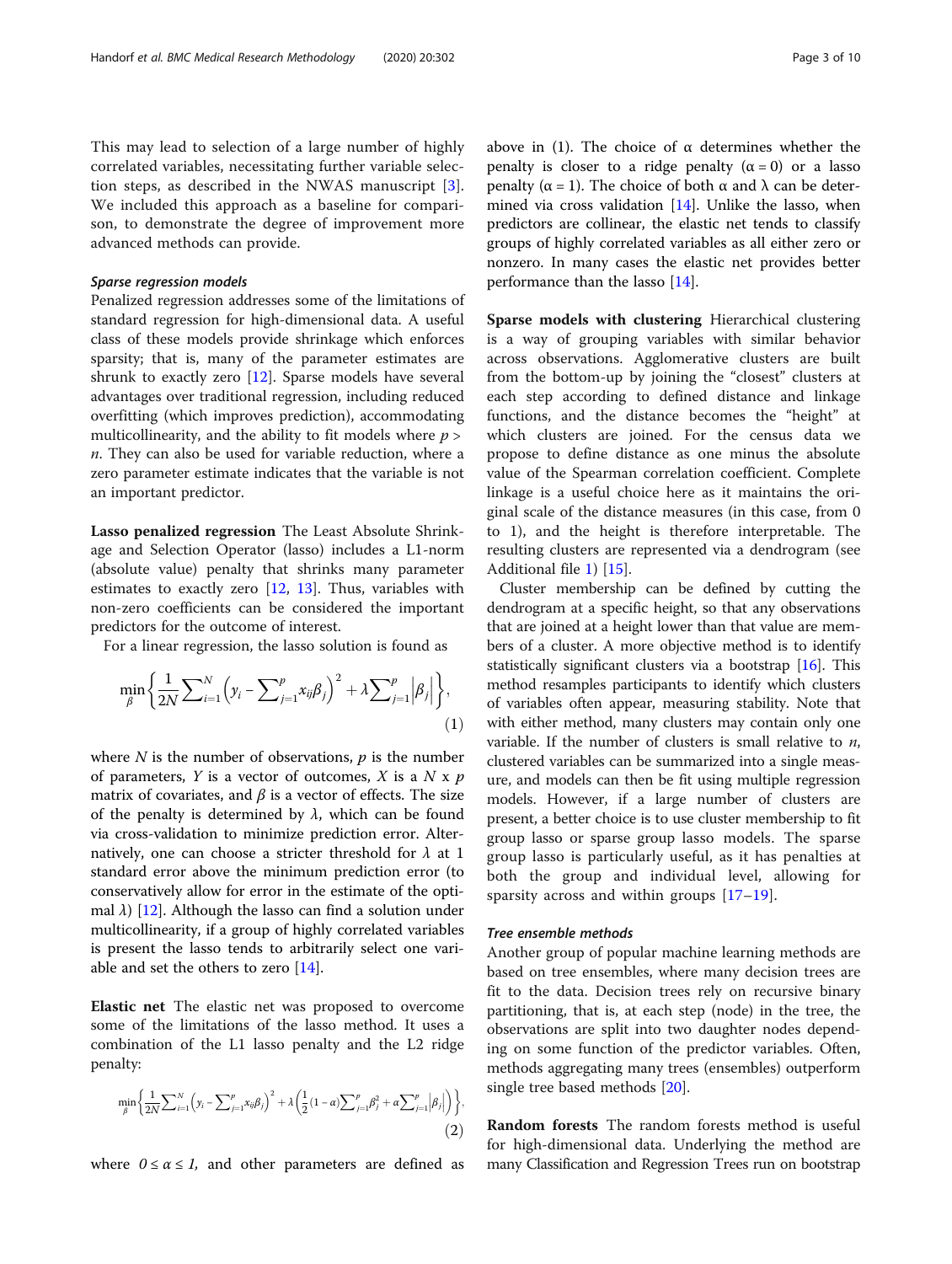samples of the dataset [[15\]](#page-9-0). The relative impact of each variable on prediction accuracy is characterized using the variable importance score (VIMP), calculated by permuting each variable and re-fitting the random forest, and assessing how this impacts accuracy. VIMP scores provide a way of ranking predictors relative to each other, but choosing a threshold for the VIMP is often done post-hoc.

Recently, Ishwaran and Lu (2019) [\[21](#page-9-0)] proposed a resampling based calculation of the standard errors for the VIMP. We propose to use this standard error to inform variable selection via the confidence interval. Based on the estimated VIMP scores and their standard errors, we can create  $100^*(1-\alpha/p)$ % confidence intervals for each variable. If the confidence interval excludes zero, we can conclude that there is evidence that the variable improves prediction, and therefore infer that there is a relationship between that variable and the outcome of interest.

Bagging Bagging was a predecessor to random forests, and can be thought of as a special case. In the standard interpretation, at each node a random subset of variables (often choses to be  $p/3$ ) are evaluated as candidates for splitting. In bagging, all  $p$  variables are considered for possible splitting. This tends to yield a smaller subset of variables with high VIMP scores, which may be better for our purposes of identifying the best variables [\[20](#page-9-0)]. We note that, as this is a special case of random forests, we can use the same resampling-based approach to define confidence intervals for the VIMP scores and accomplish variable selection.

Bayesian Additive Regression Trees (BART) Like Random Forests and Bagging, BART is a tree ensemble method; however, it builds a set of trees using repeated draws from a Bayesian probability model. Similar to the VIMP of random forests, the relative importance of a given variable can be characterized using the variable inclusion proportion, defined as the number of splitting rules based on the variable out of the total number of splits. We can obtain an empirical estimate of the null distribution for the variable inclusion proportions by permuting the outcomes and re-fitting the BART algorithm. After these are obtained, three thresholds for variable selection have been proposed. The first, the local threshold, uses the null distribution of each individual variable, and if the fitted inclusion proportion is greater than its 1-α quantile under the null, that variable is selected. A more restrictive criterion (Global SE) increases the threshold using the local mean and standard deviation with a global multiplier determined based on the permutation distribution of all variables. The most restrictive criterion (Global Max) requires that the inclusion proportion is greater than the  $1-\alpha$  quantile of the maximum inclusion proportions (across all variables) from each permutation.

#### Simulation study

Machine learning methods are typically evaluated by their ability to predict outcomes. In this study, we are interested in a different question: how well does each method correctly identify the subset of census variables which are truly associated with the outcome of interest? Therefore, we conducted a simulation-based experiment, generating outcomes which have known associations with a small subset of census variables.

The data structure of the census variables is complex; measures may exhibit non-normal distributions, contain excess numbers of zeros, and some variables are highly collinear (see Additional file [2\)](#page-8-0). To fully reflect this complexity, we used observed census variables for PA prostate cancer cases  $\begin{bmatrix} 3 \end{bmatrix}$  as the basis of our simulation. For computational tractability, we randomly selected 1000 variables and 2000 individuals. Missing values were imputed using median substitution, and all variables were standardized (mean = 0, standard deviation = 1). Let X be the data matrix corresponding to the full set of 1000 neighborhood variables. We define  $X_T$  as the matrix with columns representing variables truly associated with the outcome of interest,  $Y$ . The full set of predictors,  $p$ , also contains many other predictors. We define matrix  $X_0$  to be the matrix of columns not directly related to Y. The variables in  $X_0$  which are highly correlated with variables in  $X_T$  are considered "surrogate" variables.

We selected 10 variables to be members of  $X_T$ , where 5 variables exhibited marked collinearity  $(X_1-X_5, \text{ correl-})$ ation  $> 0.95$  with at least 1 other variable), and 5 variables which exhibited modest or low collinearity  $(X_6 - X_{10})$ , correlation < 0.6 with all other variables). Outcomes were simulated according to the structure shown in Fig. [1](#page-4-0). We considered both binary and continuous outcomes as they are commonly seen in medical research with the mean models  $logit(E(Y)) = \beta' X_T$  for binary Y and  $E(Y) = \beta' X_T$  for continuous Y, with errors distributed as  $N(0,1)$ . Effect size (β) was equal for each member of  $X_T$ , with  $\beta = 0.22$  for binary outcomes and  $\beta = 0.11$ for continuous outcomes. The size of  $\beta$  was set as the effect size in a single univariable test for which we would have at least 80% power with 5\*10<sup>-5</sup> 2-sided type-I error to detect the effect when  $N = 2000$ .

We simulated outcomes (Y) 500 times. In practice, variable selections are often internally validated by withholding a portion of the dataset. Therefore, we randomly assigned 2/3 of the data to be the discovery set and the remaining 1/3 to be the validation set. The algorithms discussed above were applied to each set of simulated outcomes. Candidate variables selected in the discovery set were then validated in the withheld 1/3 sample, using a series of univariable regression models, considering any variable with a P-val < 0.05 to be validated, similar to the approach taken in some GWAS studies [\[22](#page-9-0)]. For the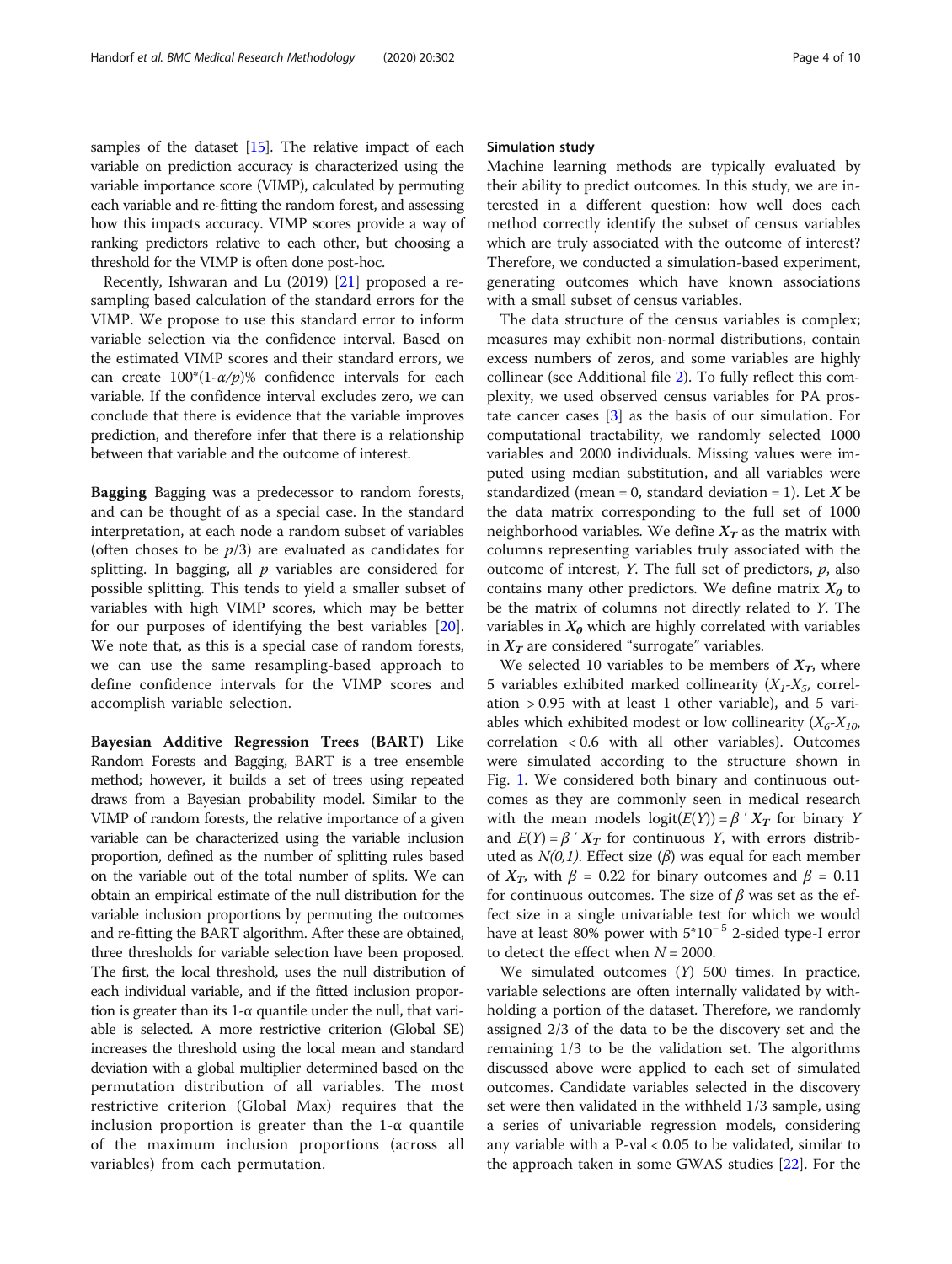random forest method, which often identified a large number of variables in the discovery set, we also explored using a multivariable lasso model in the validation in an attempt to reduce potential confounding in the validation step. Table 1 lists each method tested, along with the selection rule in the discovery set. All models were fit

Table 1 Candidate methods

| <b>Abbreviation</b>   | <b>Description</b>                                                                                       | Selection rule                                                        | R packages           |
|-----------------------|----------------------------------------------------------------------------------------------------------|-----------------------------------------------------------------------|----------------------|
| UNIV-BFN              | Univariable models with Bonferroni-adjusted p-val                                                        | $P < 5*10^{-5}$                                                       | base $R$ [23]        |
| LASSO-MIN             | Lasso with $\lambda$ chosen at the minimum prediction error                                              | $\beta \neq 0$                                                        | glmnet [24]          |
| LASSO-1SE             | Lasso with $\lambda$ chosen at 1 SE above the minimum error                                              | $\beta \neq 0$                                                        | glmnet               |
| ELNET-MIN             | Elastic net, grid search for $\alpha$ (0.05–0.95 by 0.05), $\lambda$ at min                              | $\beta \neq 0$                                                        | glmnet               |
| FINFT-1SF             | Elastic net, grid search $\alpha$ (0.05-0.95 by 0.05), $\lambda$ at 1 SE                                 | $\beta \neq 0$                                                        | glmnet               |
| <b>HCLST-CORR-SGL</b> | Hierarchical clustering, groups with corr $> 0.8$ , sparse<br>group lasso                                | $\beta \neq 0$                                                        | <b>SGL</b> [25]      |
| HCLST-BOOT-SGL        | Hierarchical clustering, groups from bootstrap, sparse<br>group lasso                                    | $\beta \neq 0$                                                        | SGL, pvclust $[16]$  |
| <b>RF</b>             | Random Forests algorithm with bootstrap-based<br>confidence intervals for the variable importance scores | 99.995% $C1 > 0$                                                      | randomForestSRC [26] |
| <b>BAGGING</b>        | Similar to Random Forests, but with all variables<br>considered candidates for splitting at each node    | 99.995% $C > 0$                                                       | randomForestSRC      |
| <b>BART-LOCAL</b>     | Bayesian Additive Regression Trees, local criteria for<br>Inclusion Proportion (IP)                      | $IP > 0.95$ quantile of local<br>distribution                         | bartMachine [27]     |
| <b>BART-GLOBALSE</b>  | Bayesian Additive Regression Trees, global SE criteria<br>for IP                                         | $IP$ > threshold from local<br>distribution with global<br>multiplier | bartMachine          |
| BART-GLOBALMAX        | Bayesian Additive Regression Trees, global Max criteria<br>for IP                                        | $IP > 0.95$ quantile of global<br>max distribution                    | bartMachine          |

using R software (version 3.5) [[23\]](#page-9-0). Software used to fit models and run simulations is available on github. ([https://github.com/BethHandorf/neighborhood-machine](https://github.com/BethHandorf/neighborhood-machine-learning)[learning](https://github.com/BethHandorf/neighborhood-machine-learning)).

## Comparison of methods: performance assessment

Performance was quantified by which methods identified a large proportion of true positive variables  $(X_T)$  and minimized false positive variables  $(X_0)$ . We also considered more flexible success metrics where true positives were considered as the identification of either a target variable or a good surrogate (correlation > 0.8 with target), and false positives were considered as those not a target variable or a surrogate. The threshold of 0.8 was chosen as it is a commonly used value for determining suitability of surrogate endpoints in clinical studies [[28](#page-9-0), [29](#page-9-0)]. We also considered a composite metric, the F2 score. This is a measure of accuracy combining the Positive Predictive Value (PPV, sometimes termed precision) and the sensitivity (sometimes termed recall). The F2 score is a specific case of the general F score, which gives greater weight to the sensitivity [[30\]](#page-9-0).

$$
F2 = \frac{(2^2 + 1)*TP}{(2^2 + 1)*TP + 2^2*FN + FP}
$$

Where TP is the number of true positives, FN is the number of false negatives, and FP is the number of false positives. When comparing models, a F2 score closer to 1 denotes the preferred model. We chose the weighted F2 as we believe that in this application, priority should

<span id="page-4-0"></span>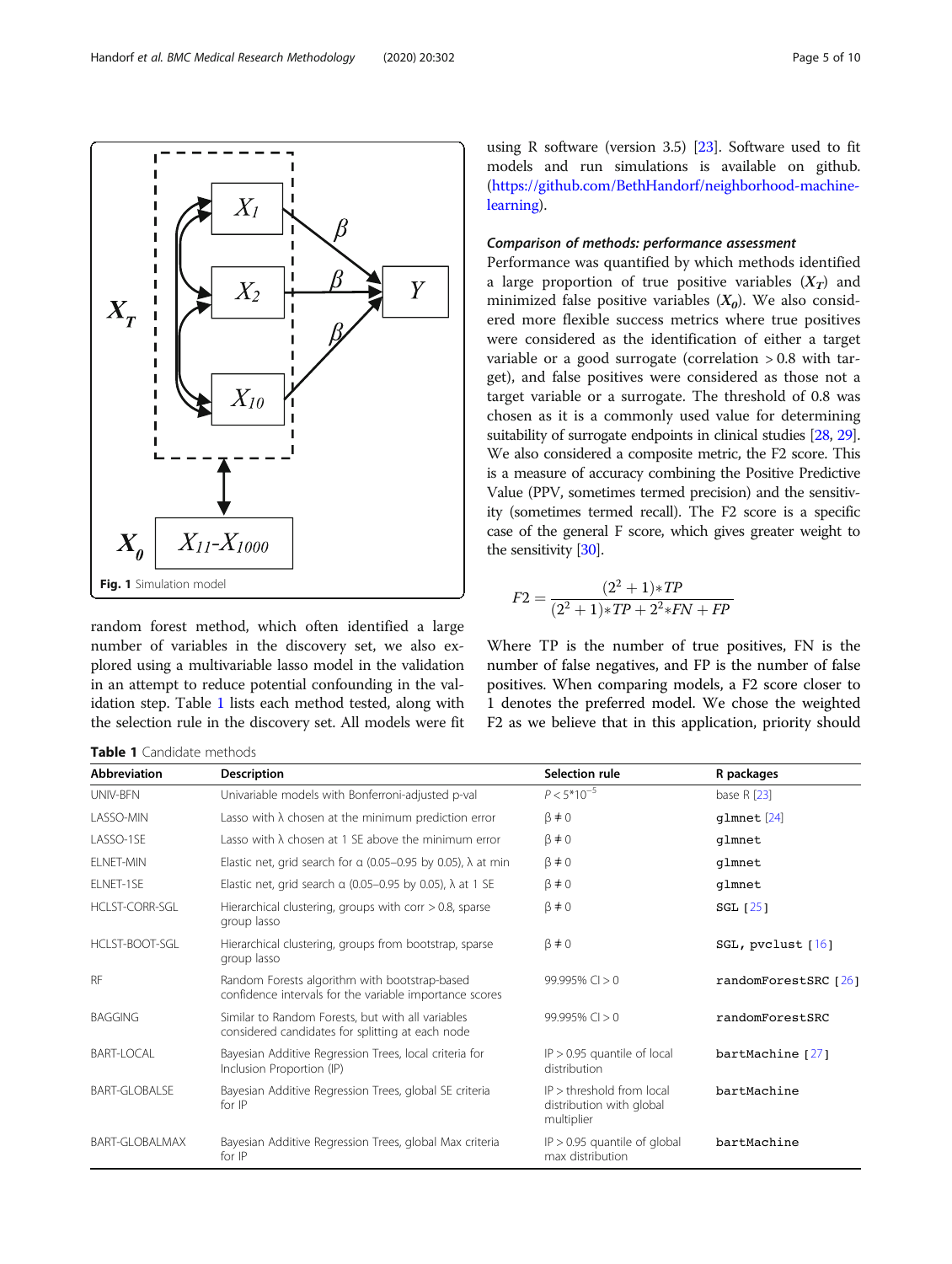be given to the ability to detect more true positive variables. Finally, we determined the average detection rate for the individual variables, and evaluated how effect size estimates from univariable models were related to the likelihood of detection.

# Application to PA prostate cancer cases

To illustrate these methods in practice, we applied the most promising algorithms (those with the most true positives and fewest false positives) from the simulation study to the full dataset used in the prior NWAS study, which linked prostate cases from a PA Department of Health registry to social-environmental variables obtained from the US Census [\[3\]](#page-9-0) The binary outcome of interest was aggressive (high stage AND grade) prostate cancer [[3](#page-9-0)]. This cohort of white prostate cancer patients diagnosed between 1995 and 2005 contained 76,186 individuals (8% with aggressive disease).

There were 14,663 census variables evaluated for association with the outcome. We included census variables as predictors, along with age and year of diagnosis. The data was split into discovery (2/3) and validation (1/3) samples. As above, variables selected in the discovery set were tested using univariable regression in the validation set, using a  $p$ value cutoff of 0.05. We then compared which variables were selected by the most promising methods (from the simulation study) in the full study population to those found by the original NWAS method.

# Results

# Comparison of methods

Table 2 shows the mean number of variables detected by each method, broken down into true positives and false positives. The strict definition considers true positives to be identification of variables in  $X_T$ , while the relaxed

| Table 2 Simulation study results |           |            |                |                      |            |                |
|----------------------------------|-----------|------------|----------------|----------------------|------------|----------------|
| A. Binary outcome                | Strict    |            |                | Relaxed <sup>a</sup> |            |                |
|                                  | TP (N/10) | FP (N/990) | F <sub>2</sub> | TP (N/10)            | FP (N/953) | F <sub>2</sub> |
| UNIV-BFN                         | 4.09      | 32.49      | 0.267          | 5.13                 | 12.70      | 0.443          |
| LASSO-1SE                        | 3.84      | 6.05       | 0.383          | 5.53                 | 3.71       | 0.559          |
| LASSO-MIN                        | 4.25      | 9.01       | 0.399          | 5.98                 | 6.53       | 0.569          |
| ELNET-1SE                        | 5.26      | 20.51      | 0.405          | 6.21                 | 9.33       | 0.560          |
| ELNET-MIN                        | 5.53      | 26.11      | 0.393          | 6.61                 | 14.40      | 0.548          |
| <b>HCLST-CORR-SGL</b>            | 5.40      | 17.91      | 0.428          | 6.39                 | 7.09       | 0.597          |
| HCLST-BOOT-SGL                   | 5.20      | 16.66      | 0.420          | 6.35                 | 7.07       | 0.594          |
| <b>RF</b>                        | 3.53      | 18.41      | 0.281          | 4.91                 | 7.68       | 0.462          |
| <b>BAGGING</b>                   | 3.56      | 13.94      | 0.308          | 4.73                 | 6.70       | 0.456          |
| <b>BART-LOCAL</b>                | 4.68      | 15.66      | 0.387          | 6.32                 | 7.13       | 0.591          |
| <b>BART-GLOBALSE</b>             | 1.96      | 0.53       | 0.228          | 2.24                 | 0.22       | 0.261          |
| <b>BART-GLOBALMAX</b>            | 0.01      | 0.00       | 0.001          | 0.01                 | 0.00       | 0.001          |
| B. Continuous outcome            | Strict    |            |                | Relaxed <sup>a</sup> |            |                |
|                                  | TP (N/10) | FP (N/990) | F <sub>2</sub> | TP (N/10)            | FP (N/953) | F <sub>2</sub> |
| UNIV-BFN                         | 4.83      | 39.57      | 0.286          | 5.90                 | 17.47      | 0.468          |
| LASSO-1SE                        | 2.88      | 4.49       | 0.298          | 4.33                 | 2.42       | 0.454          |
| LASSO-MIN                        | 4.61      | 10.52      | 0.419          | 6.47                 | 7.60       | 0.599          |
| ELNET-1SE                        | 3.88      | 8.27       | 0.366          | 4.87                 | 3.29       | 0.500          |
| ELNET-MIN                        | 5.18      | 14.79      | 0.433          | 6.61                 | 8.88       | 0.598          |
| <b>HCLST-CORR-SGL</b>            | 5.82      | 19.86      | 0.444          | 6.81                 | 8.51       | 0.617          |
| HCLST-BOOT-SGL                   | 5.52      | 17.03      | 0.441          | 6.72                 | 8.45       | 0.610          |
| <b>RF</b>                        | 4.63      | 28.46      | 0.316          | 5.93                 | 14.26      | 0.493          |
| <b>BAGGING</b>                   | 4.40      | 25.73      | 0.314          | 5.81                 | 12.96      | 0.494          |
| <b>BART-LOCAL</b>                | 5.14      | 18.35      | 0.404          | 6.80                 | 8.34       | 0.617          |
| <b>BART-GLOBALSE</b>             | 2.40      | 0.93       | 0.274          | 2.85                 | 0.41       | 0.326          |
| <b>BART-GLOBALMAX</b>            | 0.01      | 0.00       | 0.002          | 0.01                 | 0.00       | 0.002          |

 $TP$  True positive,  $FP$  False positive; boldface denotes best performing method by F2 statistic

<sup>a</sup>Under the relaxed definition, if a true variable or its surrogate was selected, that variable was considered to be identified. Surrogates are therefore no longer in the pool of potential false positives, but the maximum number of true positive variables remains 10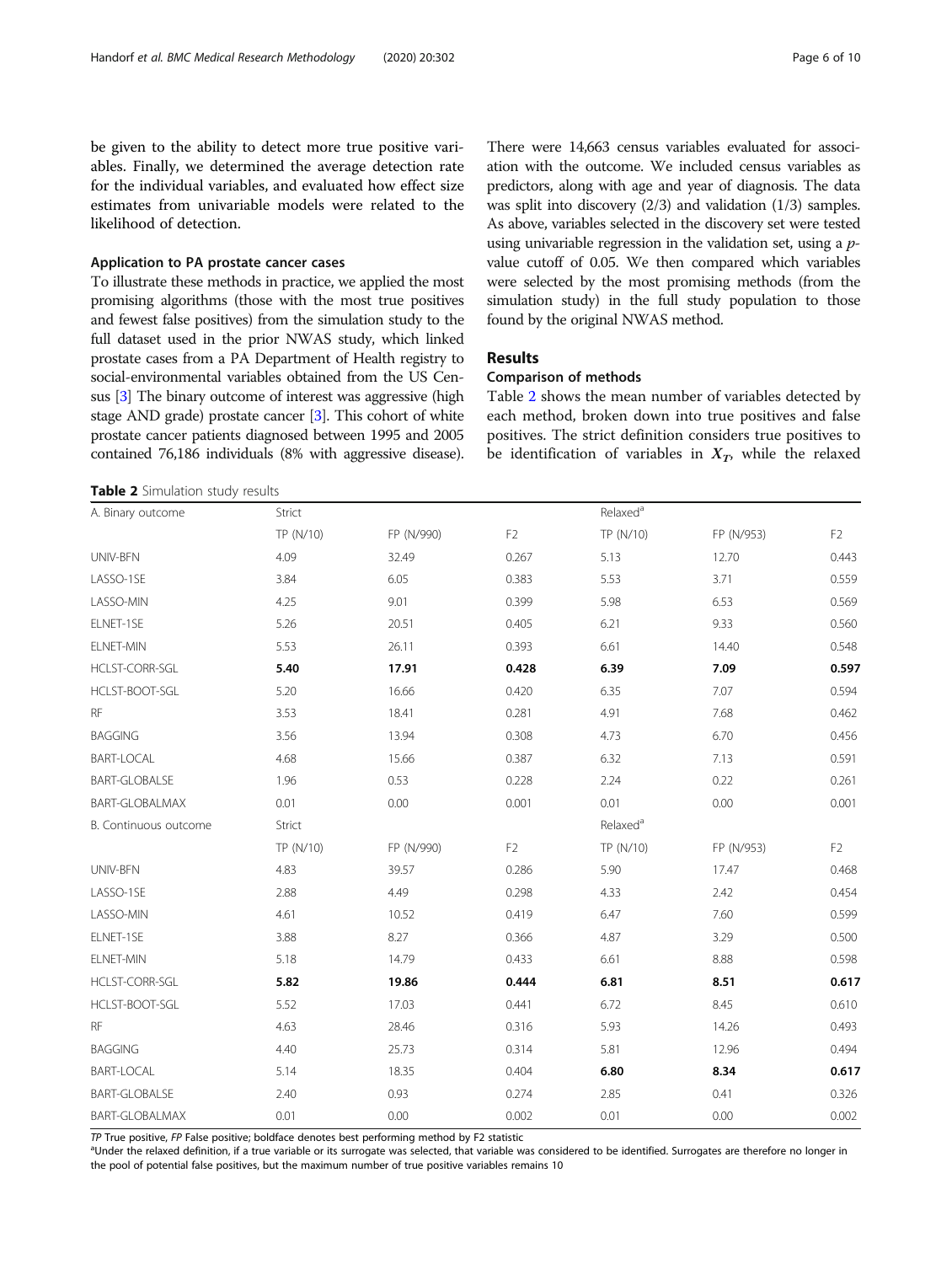<span id="page-6-0"></span>definition allows for surrogate variables. For the false positives, the strict definition shows the number of members of  $X_0$  which were identified, while the relaxed definition shows the number of selected members of  $X_0$ which did not have a substantial correlation with an

element of  $X_T$ . The number of false positives was substantially reduced under the relaxed definition, especially for methods which identify groups of correlated predictors (e.g. elastic net, sparse group lasso), demonstrating that many of the "false positive" results were identified due to their relationship with a "true positive" variable.

For binary outcomes, the sparse regression method identifying the fewest false positive results was the lasso with the restrictive 1SE penalty (LASSO-1SE), while elastic net with the less restrictive penalty (ELNET-MIN) identified the largest number of true positives. When considering the sparse group lasso, the simpler correlation-based threshold to define clusters worked somewhat better than the more complex bootstrapbased cluster detection (although results were largely similar). The correlation-based clustering generated more clusters on average than bootstrap-based cluster selection (837 vs 772), so more restrictive cluster definitions may have led to these differences. Of the tree ensemble methods, BART-LOCAL performed the best. It substantially outperformed both RF or BAGGING. BART-GLOBALSE and BART-GLOBALMAX were too restrictive, identifying very few true positive variables.

Comparing the methods, there was generally a tradeoff between the number of true positives and false positives. However, certain strategies were clearly inferior to others (dominated), with higher false positive rates and lower true positive rates than other methods. Univariable models and the random forests based models can be eliminated from consideration in future studies based on this criterion. When assessing the combined F2 measure of performance, many of the penalized models performed particularly well, with HCLST-CORR-SGL doing the best overall. BART-LOCAL also did well, particularly under the relaxed definition. The F2 measure indicates that these methods have particularly good sensitivity, while also considering their PPV.

The results were largely similar for both continuous (Normal) and binary outcomes. We did find that Random Forests (RF) identified more variables (both false positives and false negatives) for the continuous outcome, while elastic net identified more variables with the binary outcome; however, the same method (HCLS T-CORR-SGL) had the highest F2 statistics for the strict and relaxed definitions. For the continuous outcome, under the relaxed definition, BART-LOCAL did as well as HCLST-CORR-SGL.

Considering the individual variables, those chosen from areas of high correlation  $(X_1-X_5)$  were selected less often than those from areas of moderate to low correlation  $(X_{6}-X_{10})$ , and there was more variability in detection rates for  $X_1$ - $X_5$ . (See Additional file [3](#page-8-0)) Unsurprisingly, the lasso had notably low detection rates for  $X_1 - X_5$ .

# Performance assessment: exploration of false negatives/ impact of correlated data

One unexpected finding was the very low true positive rate for certain variables. For the Bonferroni-adjusted univariable analyses, we would expect each variable to be detected in 39–40% of simulations, based on power to detect effects in training and validation sets. However, the proportion of time a variable was chosen (binary case) ranged from 0 to 97% (see Table 3). These results were attributable to confounding within  $X_T$ . Confounding of the relationship between a predictor  $X$  and an outcome Y occurs when a third factor is associated with both  $X$  and  $Y$ . Here, there were small to moderate correlations between the members of  $X_T$  (see Additional file [4](#page-8-0)). Therefore, when variables were analyzed separately, the

|          | Mean $\beta$<br>$(true = 0.22)$ | <b>Detection rate</b><br>(UNIV-BFN) | <b>Detection rate</b><br>(HCLST-CORR-SGL) | <b>Detection rat</b><br><b>RF</b> with lasso<br>validation |
|----------|---------------------------------|-------------------------------------|-------------------------------------------|------------------------------------------------------------|
| $X_1$    | 0.223                           | 0.25                                | 0.586                                     | 0.244                                                      |
| $X_2$    | 0.343                           | 0.972                               | 0.778                                     | 0.126                                                      |
| X3       | 0.252                           | 0.546                               | 0.372                                     | 0.132                                                      |
| $X_4$    | 0.152                           | 0.022                               | 0.014                                     | 0.028                                                      |
| Х5       | 0.085                           | 0                                   | $\Omega$                                  | 0.01                                                       |
| $X_{6}$  | 0.233                           | 0.316                               | 0.800                                     | 0.662                                                      |
| Х,       | 0.281                           | 0.812                               | 0.928                                     | 0.71                                                       |
| $X_8$    | 0.228                           | 0.388                               | 0.768                                     | 0.382                                                      |
| X9       | 0.280                           | 0.786                               | 0.928                                     | 0.728                                                      |
| $X_{10}$ | 0.032                           | 0                                   | 0.024                                     | 0.006                                                      |
|          |                                 |                                     |                                           |                                                            |

Table 3 Effect of confounding on detection rate (binary outcome)

rate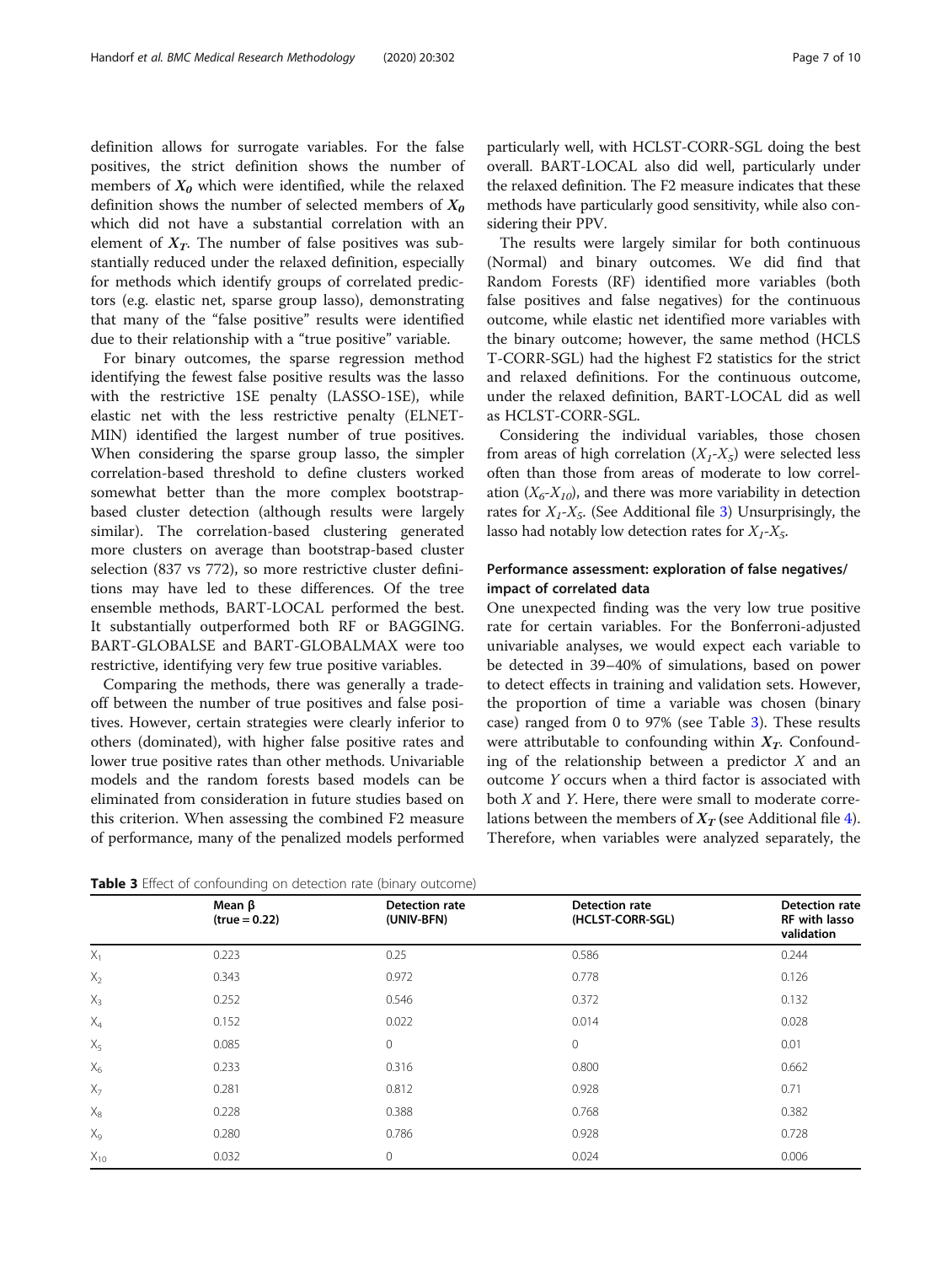regression model was misspecified due to confounding. As shown in Table [3,](#page-6-0) the estimated effects from univariable models (i.e. our UNIV-BFN models) relate to the proportion of times a variable is identified. Variables with estimated effects > 0.22 (larger than the truth) were more likely to be selected, while variables with estimated effects < 0.22 (smaller than the truth;  $X_4$ ,  $X_5$ ,  $X_{10}$ ) were almost never identified. Unfortunately, even methods like the lasso which simultaneously consider all variables did not provide substantial improvements in detection rates of rarely selected variables, nor did using a multivariable (lasso) model in the validation step in place of the univariable regressions.

#### Application to PA prostate cancer cases

We assessed associations between the census variables and the outcome of aggressive Prostate Cancer (PCa) using HCLST-CORR-SGL, the best-performing method for binary outcomes. After applying the hierarchical clustering algorithm with a threshold of 0.8, 10,888 of the 14,663 variables were grouped with at least one other variable. Of the 6865 clusters identified, 3090 had two or more variables (max 244), and 3765 clusters contained only one variable. HCLST-CORR-SGL identified 19 census variables in 13 clusters as predictors of aggressive disease (Additional file [5](#page-8-0)), as well as year of diagnosis and patient age. One variable found in the NWAS study was identified by this approach, and two variables/ clusters in the NWAS were highly related to variables identified by HCLST-CORR-SGL. These overlapping variables are described in Table 4. We note that the results from HCLST-CORR-SGL were sparse within clusters; nevertheless, the algorithm does not force selection of a single representative variable from each cluster. Therefore, some highly related variables were chosen (e.g. PCT\_SF3\_PCT065I007 and PCT\_SF3\_PCT065A007).

# Conclusions

In simulation studies, we found that methods using hierarchical clustering combined with sparse group lasso (HCLST-CORR-SGL) performed the best at identifying variables with true associations (or their surrogates), while providing control of false positive results. This conclusion is based on the method's F2 scores in simulated data, a combined measure of accuracy which gives greater weight to the method's sensitivity. HCLST-CORR-SGL used clustering to directly address the complex correlation structure of the data, which may have led to improvements in the ability of penalized regression to detect true positive variables. We showed that the simpler threshold-based approach was sufficient to define meaningful clusters. However, none of the approaches we assessed solved the issue of low detection rates for the variables subject to confounding towards the null, even though the sparse regressions are based on multivariable models.

We applied the HCLST-CORR-SGL to our full dataset and compared findings from these machine learning methods to our previously published NWAS, under the assumption that variables that replicated across methods were more likely to represent true findings. We note that in our simulation study, outcomes were generated completely independently, while the observed outcomes in the full dataset likely had spatial effects which were not accounted for in the machine learning approaches applied here. Nevertheless, HCLST-CORR-SGL did independently replicate three out of 17 NWAS variables (i.e. the identification of the same or a highly correlated variable) which did take into account potential spatial effects.

Previous studies of social-environmental factors often selected census variables a priori. These studies showed that single variables representing single domains (e.g. % living below poverty) were associated with advanced prostate cancer and cancer more broadly [[4\]](#page-9-0). Interestingly, the NWAS and machine learners consistently identified more complex variables that combined domains related to race, age, and poverty with household or renter status. Thus, findings from these empirical methods could serve to be hypothesis-generating, suggesting interactions among domains that are often considered individually in current social-environmental studies. For example, the top hit from the previous NWAS (PCT\_SF3\_P030007) had a correlation of 0.93 with two variables identified by HCLST-CORR-SGL (PCT\_SF3\_PCT065I007 and PCT\_SF3\_PCT065A007). All three are markers of employment and transportation, a combination of two different domains.

Table 4 Results from full data: Variables identified as associated with PCa aggressiveness by both HCLST-CORR-SGL and NWAS

| SGL variable(s)    | <b>Domain: Description</b>                                                                                                      | NWAS variable           | Correlation(s) |
|--------------------|---------------------------------------------------------------------------------------------------------------------------------|-------------------------|----------------|
| PCT SF3 PCT050102  | Poverty: % Ratio of Income to Poverty level for persons aged 45-54 under 0.50                                                   | PCT SF3 PCT050102       | 1.0            |
| PCT SF3 HCT005092  | Housing/Income: %Renter-occupied housing units built 1939–1949 with householder<br>aged 25-34                                   | PCT SF3 HCT015042 0.912 |                |
| PCT SF3 PCT0651007 | Employment/Transportation:<br>% White Only (non-Hispanic) Worker taking public transportation (trolley or streetcar)<br>to work | PCT SF3 P030007         | 0.935          |
| PCT SF3 PCT065A007 | % White Only Worker taking public transportation (trolley or streetcar) to work                                                 | PCT SF3 P030007         | 0.935          |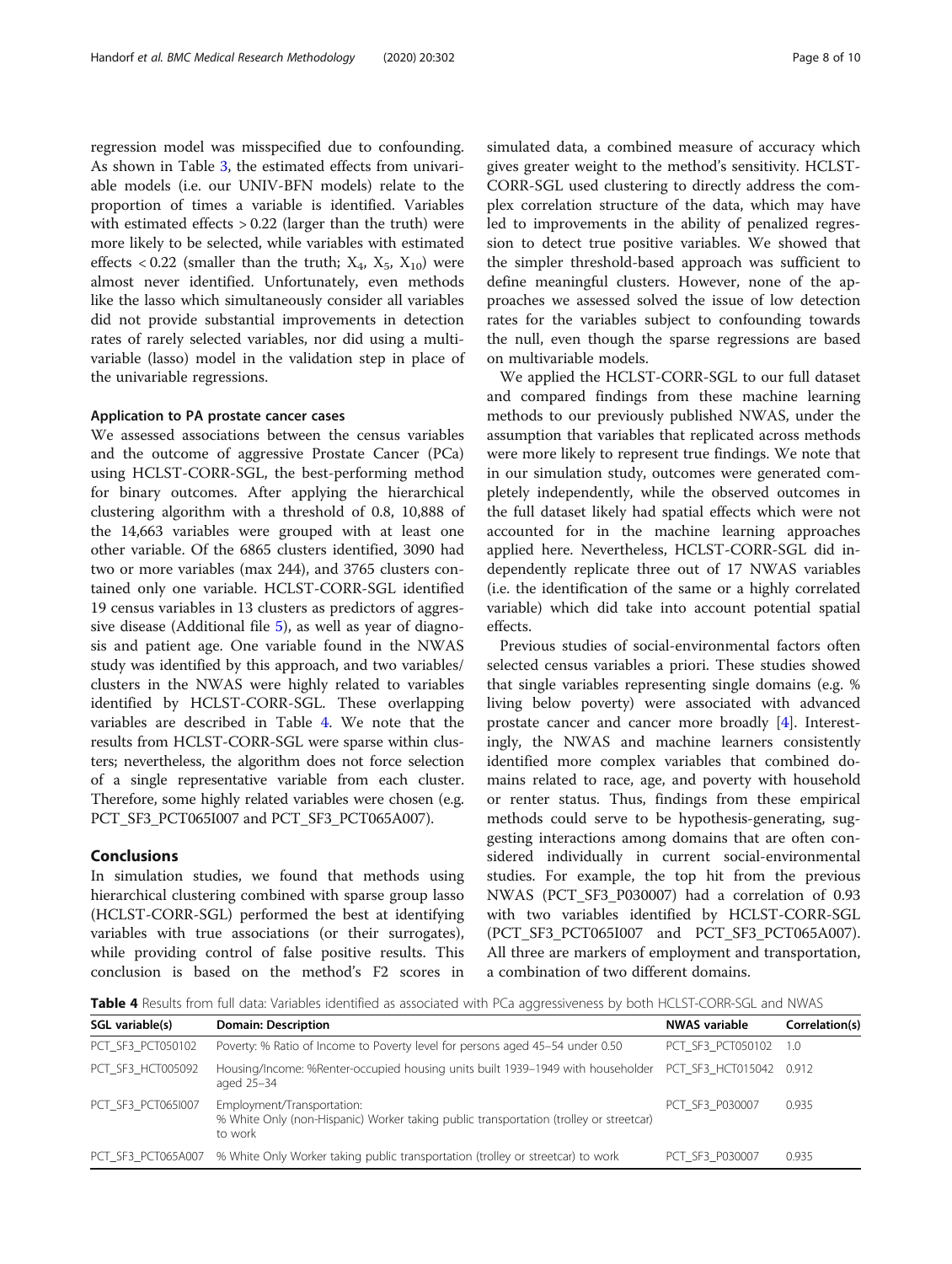<span id="page-8-0"></span>This study has several limitations. First, although we assessed several popular machine-learning algorithms for variable selection, there are many other approaches. We considered principal components regression, as it is commonly used with highly collinear data, but ultimately did not include it because the results were difficult to interpret and required arbitrary thresholds. Other popular machine learning approaches that use a "black box" algorithm for prediction (e.g. neural networks) were not readily useable for variable selection and therefore were not included. Most Support Vector Machines (SVM) based methods are not readily used for variable selection; we considered a sparse SVM method, but found that it was computationally infeasible to implement [\[31](#page-9-0)]. We also did not evaluate predictive accuracy of the various methods, as it was not of primary interest. Further, we intentionally designed a situation where variables had small effects compared to the random error, [[3\]](#page-9-0) so even a perfect method would have relatively low predictive ability. In real-world cases, the social-environmental variables would be combined with patient-level variables, giving the models much better predictive accuracy; we did not do so here to isolate the effect of method choice on selection of neighborhood predictors. Also, this work specifically considered the use of US Census variables; if researchers will use other sources of socialenvironmental data which is appreciably different in structure, it would be prudent to evaluate some of the better performing methods via simulation. In such a case, researchers could use our simulation methodology and code as a template to help guide their choice of model. Finally, for computational tractability, the size of the dataset used in simulations was limited to 1000 variables and 2000 subjects, much smaller than the full dataset upon which this study is based. In future studies, we will assess the impact of spatial relationships and the rate of true associations on the method's performance. We will also consider cases where the data-generating model is non-linear, includes interactions, and uses patient-level predictors. Other directions needing further study include evaluating and developing methods for separate sources of social and environmental data (e.g. measures of exposure to pollution), and determining whether such predictors should be analyzed separately, or combined in a unified framework. Our work also demonstrates the need for new methods with improved capacity for variable selection in the presence of confounding.

In this era of Big Data and Precision Medicine, [[32](#page-9-0), [33](#page-9-0)] the importance of neighborhood and other environmental data will continue to grow. Given the complex structure and high dimensionality of environmental data, researchers should continue to develop machine learning approaches for this area. For complex diseases like cancer, the analysis of multilevel, mixed feature datasets (including environmental, biological, and behavioral features) will likely be needed to inform health disparities, disease prevention and clinical care, motivating the development of new analytical approaches.

#### Supplementary Information

The online version contains supplementary material available at [https://doi.](https://doi.org/10.1186/s12874-020-01183-9) [org/10.1186/s12874-020-01183-9.](https://doi.org/10.1186/s12874-020-01183-9)

Additional file 1. Dendrogram for correlation between variables. Dendrogram showing the relationships between the 1000 elements of the covariate matrix X. The horizontal red line represents a correlation of 0.8.

Additional file 2. Distribution of 10 variables associated with simulated outcomes. Histograms showing the distributions of  $X_1$ - $X_{10}$ , the elements of X used to simulate the outcomes Y.

Additional file 3. Detection rates for each variable. Table showing the proportion of simulations where each varaible was selected (by each method).

Additional file 4. Correlation structure of 10 variables. Correlations structure of  $X_1$ - $X_{10}$ , the elements of X used to simulate the outcomes Y. Blue represents a positive correlation and red a negative correlation, with darker colors indicating a stronger relationship.

Additional file 5. Full data results. Table containing all finidings when the HCLST-CORR-SGL method was applied to the full PA PCa dataset (binary outcome: diagnosis with aggressive PCa).

#### Abbreviations

BART: Bayesian Additive Regression Trees; BNF: Bonferroni; CORR: correlation; ELNET: Elastic Net; FN: False Negative; FP: False Positive; GWAS: Genome-Wide Association Studies; HCLST: Hierarchical Clustering; LASSO: Least Absolute Shrinkage and Selection Operator; MAX: Maximum; MIN: Minimum; NWAS: Neighborhood-Wide Association Study; PA: Pennsylvania; PCa: Prostate Cancer; PPV: Positive Predictive Value; RF: Random Forests; SE: Standard Error; SGL: Sparse Group Lasso; SVM: Support Vector Machines; TP: True Positive; US: United States; UNIV: Univariable; VIMP: Variable Importance Score

#### Acknowledgements

We would like to thank Dr. Karthik Devarajan for his expert consultation on machine learning methods and computational approaches and Kristen Sorice for her assistance with this manuscript submission. Prostate cancer case data were supplied by the Pennsylvania Department of Health who disclaims responsibility for any analyses, interpretations, or conclusions.

#### Authors' contributions

EH – study conception and design, data analysis and interpretation of results, creation of software, drafting manuscript, final approval of manuscript. YY – data analysis and interpretation of results, creation of software, final approval of manuscript. MS – study design, interpretation of results, final approval of manuscript. SL – study conception and design, data acquisition and interpretation of results, drafting manuscript, final approval of manuscript. All authors have read and approved the manuscript.

#### Funding

This work is supported by grants from the American Cancer Society IRG-92- 027-20 and MRSG CPHPS-130319 to SML. This research was also funded in part through the NIH/NCI Cancer Center Support Grant P30 CA006927 and NIHU54 CA221705. The content is solely the responsibility of the authors and does not necessarily represent the official views of the National Institutes of Health.

#### Availability of data and materials

Software and supplementary files available at [https://github.com/](https://github.com/BethHandorf/neighborhood-machine-learning) [BethHandorf/neighborhood-machine-learning](https://github.com/BethHandorf/neighborhood-machine-learning) . The dataset(s) supporting cannot be made publicly available by the authors for ethical and legal reasons. They include geocoded data at the census tract level linked to